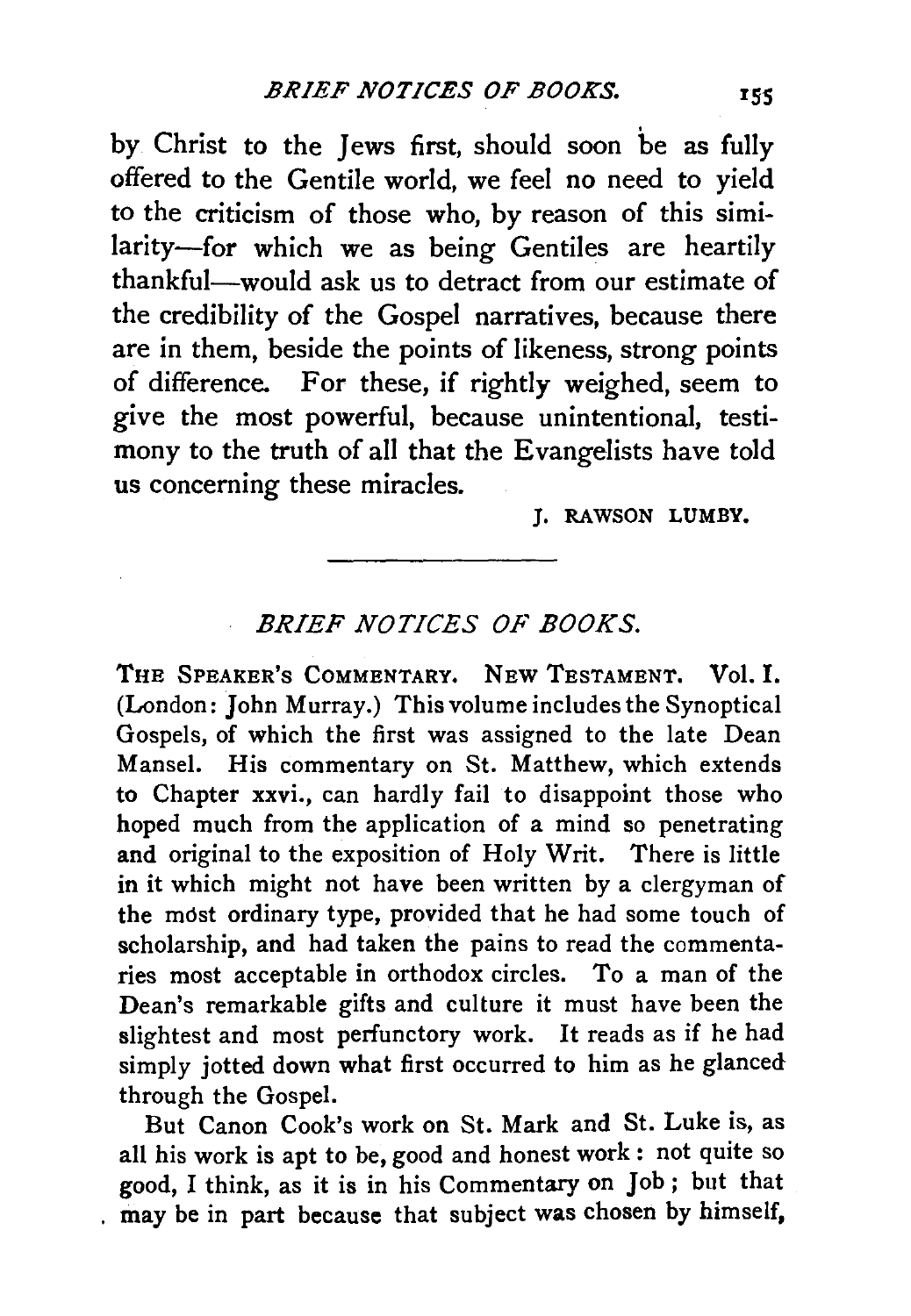while these books were originally assigned to other authors: and in part because his notes on St. Luke are simply a revision and completion of a commentary prepared some years ago by the Bishop of St. David's, but never sent to press.

On the whole the commentaries in this volume are hardly up to the mark which might easily have been reached by men who follow in the wake of Dr. Morison and Professor Godet. But the Introduction to the Gospels, by the Archbishop of York, is very able, comprehensive, and instructive. Happily, Professor Westcott has undertaken to annotate the Gospel of St. John-a fact which will induce all Biblical students to look with intense interest for the forthcoming volume of this great and laborious work.

Two Volumes have been added to THE CAMBRIDGE BIBLE FOR ScHOOLS since Professor Plumptre's admirable exposition of the Epistle of St. James was noticed in this Magazine-*The Book of Joshua, by the Rev. G. F. Maclear, D.D., and The Gospel according to St. Matthew,* by the *Rev. A. Carr, M.A.*  They fully sustain the high reputation which this "Bible" has already achieved. Dr. Maclear's notes on Joshua do not, indeed, go very deep, nor do they betray much vivacity or originality of mind. Nor are the difficulties of this Scripture *-e.g.,* the astonishing miracle recorded in Chapter x. Verses 12-14-handled with the decision and thoroughness which the researches of modern criticism have rendered comparatively easy. Nevertheless his work breathes a painstaking and reverent spirit ; his annotations are clear and intelligent, and if at times a little dull and commonplace, they are always and pre-eminently *safe.* Mr. Carr's notes on St. Matthew are much more lively and telling. much more likely, I should think, to lay hold of a lad's mind and put him in the way of reading Scripture with quickened interest and an intelligent apprehension of its meaning. Difficulties are fairly faced, and, so far as possible, solved. There is a fine tone of sincerity and vivacity in his work, and even those who have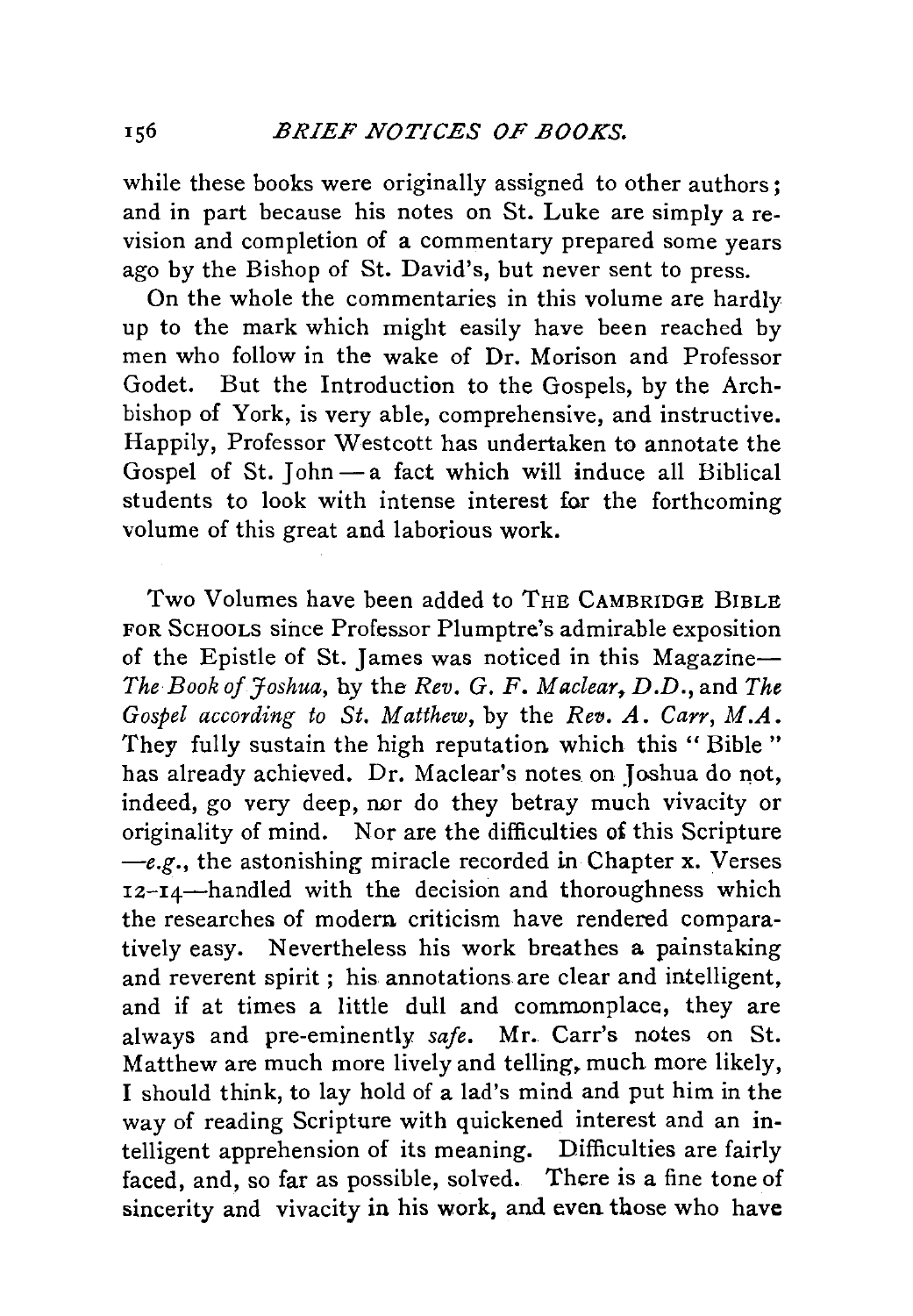read many commentaries on this Gospel will occasionally get from him a suggestion which may set them thinking in new directions.

THE TEACHERS' BIBLE (London: Eyre and Spottiswoode) has long since won a good reputation with the class for whom it is specially designed. Its worth and usefulness have even been attested, I believe, by the fact that less enterprizing publishers have largely plagiarized from it. And, indeed, its excellent maps, tables, indices, concordance, &c., render it very acceptable and valuable to many who do not teach what they learn from it. In the new edition just published a new and most valuable feature is added to it, which cannot fail to make it still more useful and popular. It now contains essays on the poetry, the music, the ethnology, the plants, the animals, the money and weights of the Bible, on the Jewish sects and orders, and a chronological summary of Bible History, which exhibits the contemporary dynasties of non-Jewish countries. And it does great credit to the editor and publishers that these additional essays are not mere compilations by unknown and unskilful hands, but original papers written by scholars who are acknowledged to be in the front rank of their several departments. Thus, for example, the essay on the Poetry of the Bible is by Mr. Cheyne, that on the Music by Dr. Stainer, that on the Ethnology by the Rev. A. H. Sayee, that on the Plants by Sir J. Hooker, that on the Animals by Canon Tristram, and that on the Money and Weights by F. W. Madden. It would be impossible to select six scholars more competent to write on their respective topics than these : it would not be easy to select a six to match them. And their work is worthy of their name and reputation. Necessarily brief, it is nevertheless not only accurate and reliable, but singularly thorough and comprehensive. In fine, this Bible thoroughly deserves the success it commands. Every Sunday-school teacher should possess himself of it, and, if possible, of this last edition of it.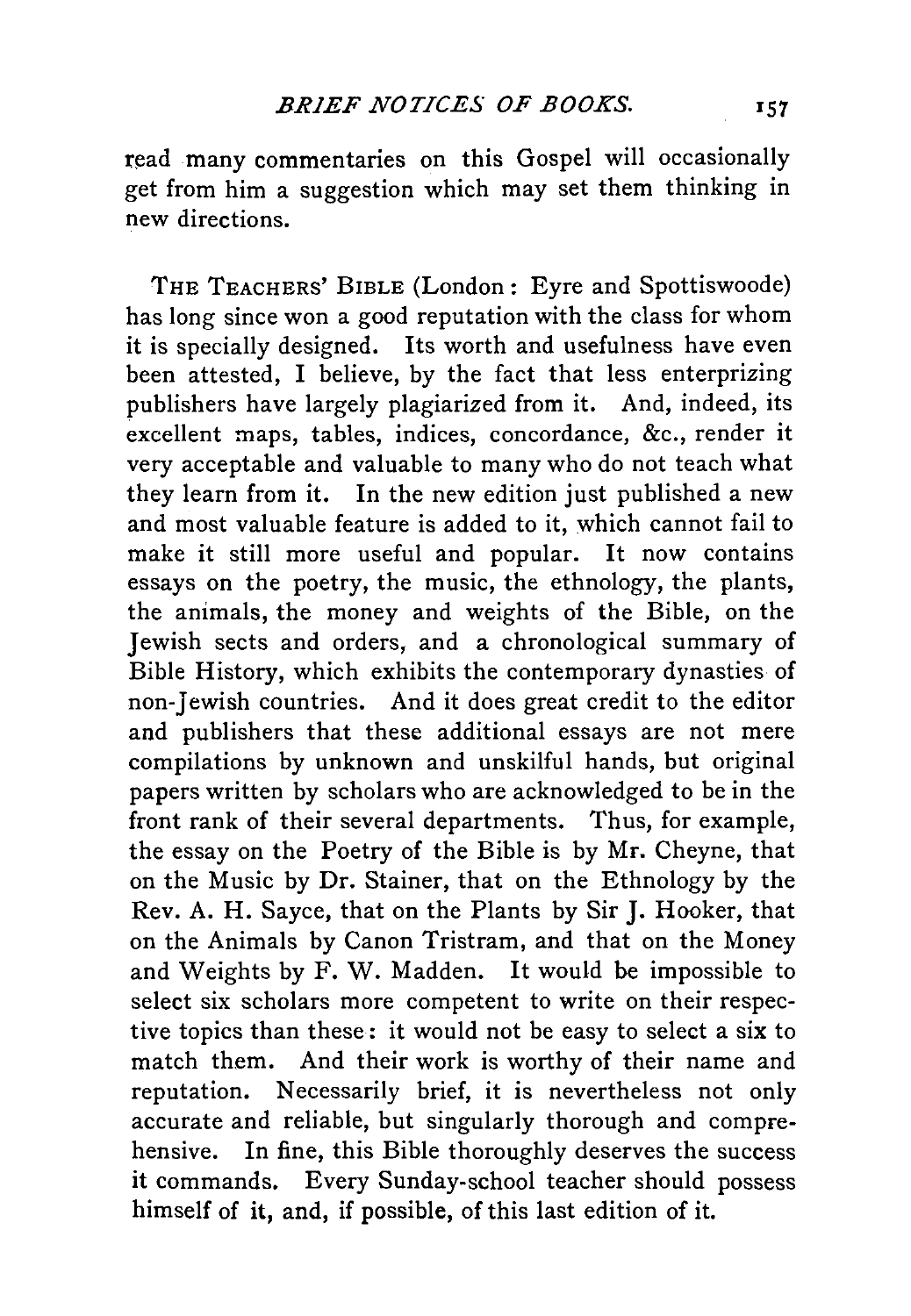THE DURATION OF FUTURE PUNISHMENT, AND OTHER SERMONS. By *Rev. Charles Short, M.A.* (London: James) Clarke and Co.) If Mr. Short has not done himself some injustice, he has at least put himself at some disadvantage, by the title he has given his book. It is very true that it contains two discourses on the duration of future punishment, and that in these discourses the Scriptural argument for the ultimate salvation of all men is stated in a very quiet and effective way. But these sermons stand last in the volume, and need not therefore have been put first on the title-page. The subject is one on which the gravest diversities of opinion obtain. There are myriads among us who are sincerely convinced that his view of it is opposed to the plain teaching of Holy Writ, and many of them are likely to turn away from a volume in which that view is, as it were, flaunted in their very face. It will be a pity if they do, since they would find much in this volume to instruct and edify them. For most of these sermons are able and thoughtful expositions of the Divine Word; and in these he breathes a spirit so intelligent and devout, and shews himself so skilful in interpretation, that all who seek to acquaint themselves with the mind of the Spirit would be the wiser and the better for reading them.

Mr. Short seems to have all the gifts requisite for popular exposition. While studying the several Scriptures he takes in hand thoroughly, so that his acquaintance with even minute points of criticism occasionally reveals itself to the trained and experienced eye in the turn of a sentence or the emphasis laid on a word, he nevertheless handles them with a certain breadth, not labouring on merely critical points, nor dissipating the attention of his audience by insisting on a multitude of details, but presenting the main flow of thought in a large and effective manner, and lighting it up with illustrations drawn from the daily life and common spiritual experience of men.

It is quite evident, too, that he has kept himself acquainted with the best results of modem thought and research, and knows how to meet the difficulties by which the minds of